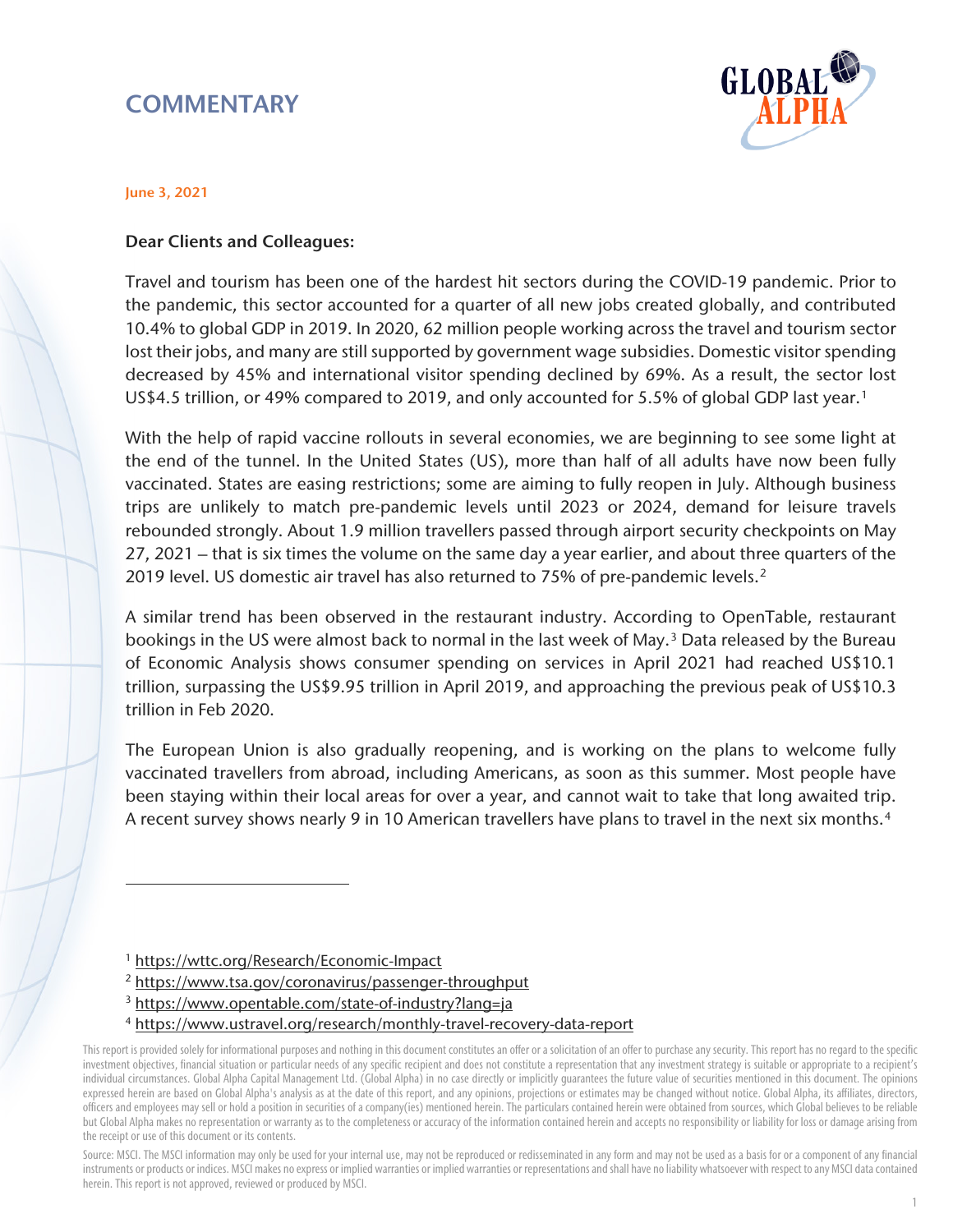## COMMENTARY CONT.



Many names in our portfolios are set to capture the pent-up demand in the leisure and tourism industry, and we would like to highlight a few in this commentary.

### Autogrill (AGL IM)

While we do not invest directly in airline operators, we own Autogrill, the largest food and beverage provider at airports and motorways. Autogrill operates in 142 airports around the world, and manages 548 service stations along motorways and in railway stations. North America accounts for over 50% of the company's total revenue, and the faster vaccination progress in this region will help the business to recover as passengers resume domestic travels.

#### Melia Hotels International (MEL SQ)

Headquartered in Spain, Melia operates more than 367 hotels in 41 countries. It is the third largest hotel group in Europe. First quarter results were still weak, but the company has seen a ramp-up in bookings for several key markets. Bookings of its resort destinations from domestic tourists in Spain have shown favourable recovery. US customers' bookings for the Caribbean, particularly Mexico, have reached 2019 levels. With many quality assets, Melia should be able to benefit from the return of leisure travellers this summer.

#### Samsonite International (1910 HK)

Founded in 1910, Samsonite is the world's largest lifestyle bag and travel luggage company. It owns many brands including Samsonite, Tumi, and American Tourister, and the products are sold in over 100 countries. The US and China accounted for 46% of total sales in 2019, and domestic travels have begun to pick up in both countries. The worst should be behind and the company targets to break even in the second quarter and return to profit from the third quarter onwards.

### Ariake Japan (2815 JP)

Based in Japan, Ariake is a leading producer of natural seasoning concentrates based on animal bones. It has over 3,000 products used in soup, bouillon, broth and sauce bases. Customers are all commercial users that include hotels, restaurants, and makers of instant noodles, frozen foods, and prepared meals. Convenience store and food manufacturer channels remained resilient last year. Ariake continues to launch new products and gain market share. Yet the restaurant and hotel channel, which takes about 30% to 40% of total revenue, was hit due to dining restrictions and ordered closures of operators by the government. The restaurant related business is expected to catch up, with easing restrictions.

Source: MSCI. The MSCI information may only be used for your internal use, may not be reproduced or redisseminated in any form and may not be used as a basis for or a component of any financial instruments or products or indices. MSCI makes no express or implied warranties or implied warranties or representations and shall have no liability whatsoever with respect to any MSCI data contained herein. This report is not approved, reviewed or produced by MSCI.

This report is provided solely for informational purposes and nothing in this document constitutes an offer or a solicitation of an offer to purchase any security. This report has no regard to the specific investment objectives, financial situation or particular needs of any specific recipient and does not constitute a representation that any investment strategy is suitable or appropriate to a recipient's individual circumstances. Global Alpha Capital Management Ltd. (Global Alpha) in no case directly or implicitly guarantees the future value of securities mentioned in this document. The opinions expressed herein are based on Global Alpha's analysis as at the date of this report, and any opinions, projections or estimates may be changed without notice. Global Alpha, its affiliates, directors, officers and employees may sell or hold a position in securities of a company(ies) mentioned herein. The particulars contained herein were obtained from sources, which Global believes to be reliable but Global Alpha makes no representation or warranty as to the completeness or accuracy of the information contained herein and accepts no responsibility or liability for loss or damage arising from the receipt or use of this document or its contents.